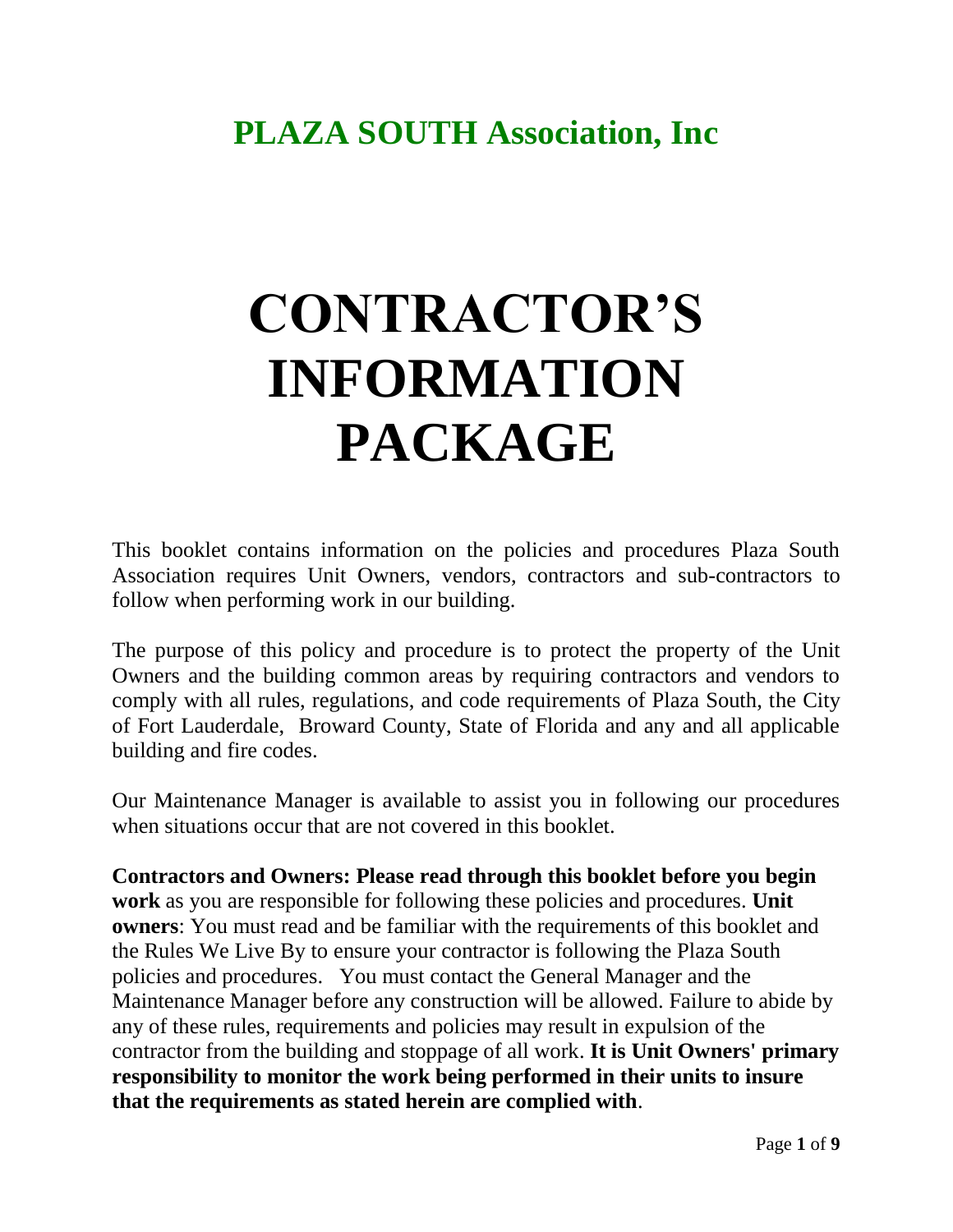**Jobs not completed on time, will be stopped and the contractor will be required to leave the premises. The unit owner and the contractor shall be required to have the project reapproved (and a new deposit paid and all fees and penalties paid) before work will be allowed to resume. A clear and realistic time frame must be presented by the unit owner and/or the contractor to the General Manager and Maintenance Manager prior to being granted an extension of time to resume the work. Contractors who did not keep to a regular work schedule may not be granted extra time to finish work. The resumption of any work (if granted) may not be allowed to occur until after any other work scheduled for any other unit in the elevator stack has been completed at the discretion of the General Manager where such work was previously scheduled.**

# **Permitted Hours of Work**

Monday thru Friday  $8:00 \text{ am} - 4:00 \text{ pm}$ , All deliveries must be completed by 4:00 pm. All contractors must be out of the building by 4:00 pm

# **Emergency or after hours work: – must be approved by the Association in advance of any work commencing.**

**No Work is permitted: Saturdays, Sundays, and Holidays. The Wednesday before and the Friday after Thanksgiving. The second Monday in December until the Tuesday following Martin Luther King Day in any year. The third week of February (President's Week) No more than one (1) construction job shall be allowed in any one elevator tower at a time during November 15th through April 30th in any year.**

**All work must be completed within (Subject to extensions granted by the General Manager as stated herein):**

**For a Unit Renovation: One hundred twenty (120) calendar days;** 

**For Kitchen Renovation: Sixty (60) calendar days.**

**For any or all Bathroom(s) Renovation: Thirty (30) calendar days.**

**For A/C and or water heaters: Three (3) calendar days.**

**For Window Replacement: Twenty one (21) calendar days.**

**The time periods shall be from authorization by the General Manager to commence work. The total amount of time for work on any and all**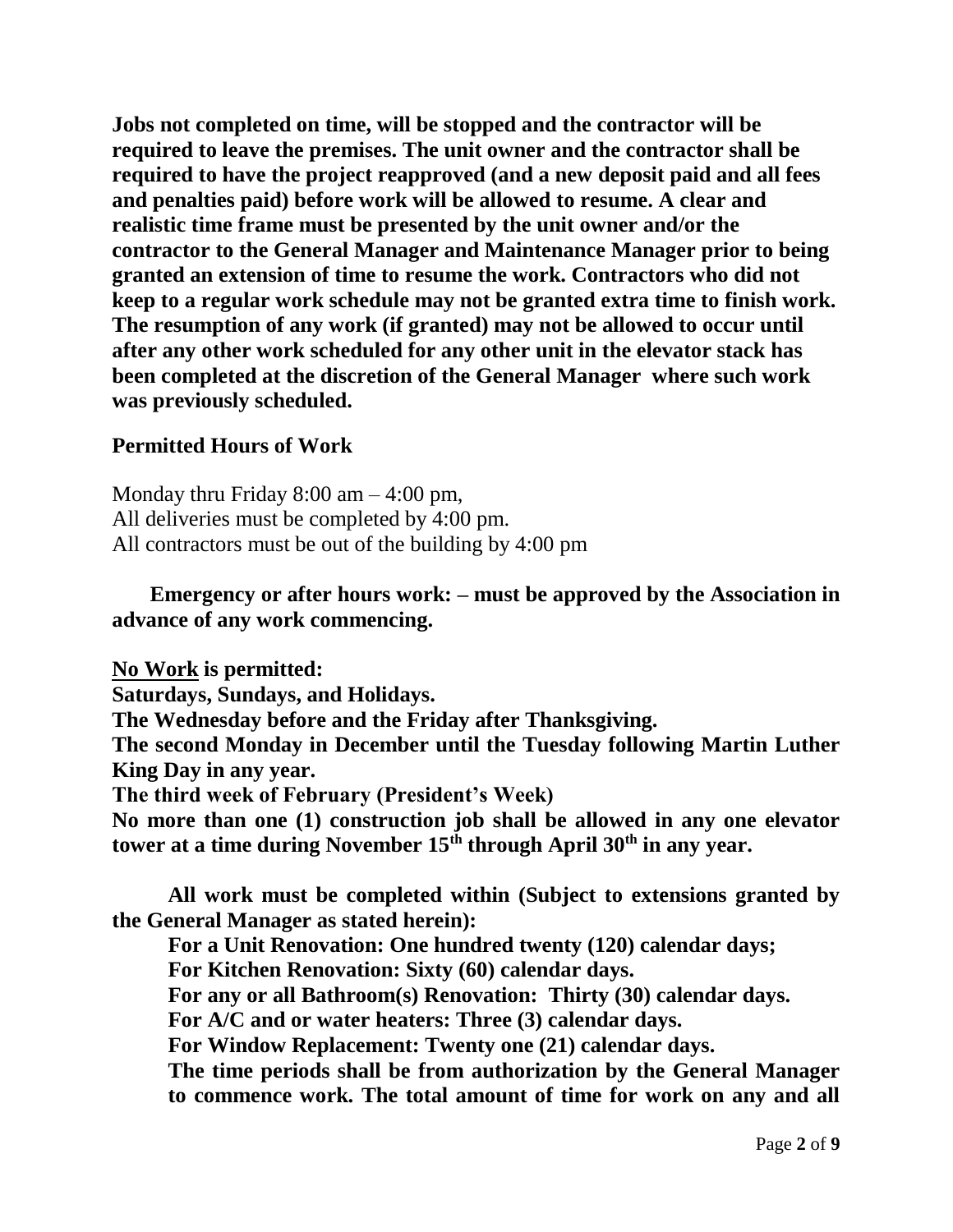**projects within a unit (subject to extension as stated herein) shall not exceed One Hundred Twenty (120) calendar days.**

**A contractor or subcontractor shall not be allowed to have more than two (2) open jobs on two (2) different units within Plaza South at any one time.**

**Once contractors commit to a job they should plan to work on a daily basis to complete the work on time. Contractors must sign in every day of working at a specific unit and sign out every day when leaving the job at Receiving. If work is not completed within the time periods stated above the job must stop and the contractor shall vacate the building until the unit owners reapplies to have their jobs continue. Contractors shall not be allowed back into the building until written re-approval has been granted by the Association. A clear and realistic time frame must be presented by the unit owner and/or contractor prior to being granted an extension of time. Contractors who did not keep to daily work schedule may not be granted extra time to finish their work.** 

**The Association strongly recommends to each unit owner that they have a provision within their contract with their contractors and/or subcontractors setting forth a penalty to the contractor and/or subcontractor in the event that they exceed the time periods for completing work in a unit as specified above.**

# **Requirements before a contractor or vendor will be allowed into the building**

- o A brief meeting with the Unit Owner, Contractor , the General Manager and/or the Maintenance Manager well in advance (at least 1 week) of any work commencing
- o Required permits

:

- o Written authorization from the unit owner for any vendors, contractors, and subcontractors scheduled
- o \$1,000.00 Security Deposit from the Unit Owner paid in advance for work within a unit as described above (excluding A/C and hot water tank replacements, furniture deliveries and Appliance installations and removals).
- o Non-Refundable Fee paid for by the Unit Owner prior to commencement of any work (excluding A/C and hot water tank replacements, furniture deliveries and Appliance installations and removals) as follows:
	- o \$500.00 for unit renovation
	- o \$250.00 for all other renovation or work.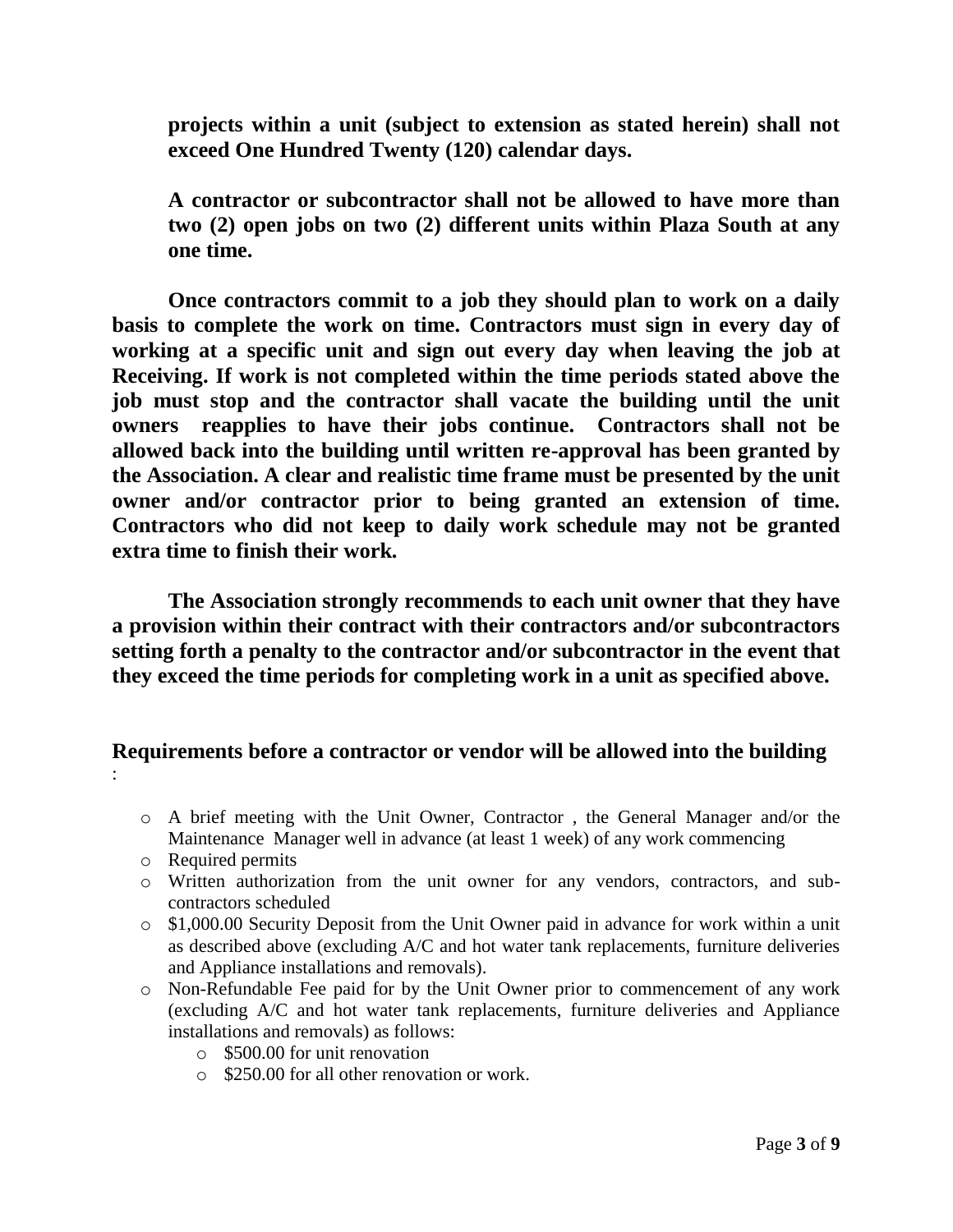- o A written plan listing the scope of work and a written schedule for all proposed and allowed work from commencement to completion of any and all work.
- o A specific plan for any work to be performed in the kitchen area
- o Proof of Liability and Workers Compensation Insurance in the minimum amount of \$1- 2million for the contractor and all sub-contractors naming the Association as the additional insured.
- o Occupational License for contractor and all sub-contractors;
- o **Any and all permits, insurance certificate(s), documentation, deposits and paper work must be received and approved by the Administrative Office at least one (1) week prior to any work commencing.**

#### **Requirements while a contractor or vendor is working in the building**

- o ID Tag issued by the Building Security at the Receiving Door each work day must be worn on shirts of all workers while on property and returned to Security at Receiving at the end of each work day; All workers should be prepared to leave their driver's license or other ID to receive a Plaza South ID.
- o The loss of an elevator key or ID tag shall be assessed at \$150.00 per key/tag and must be paid in full by the Contractor or Unit Owner prior to work being allowed to continue
- o
- o The license plate tag number and size of a vehicle that will be used by the contractor during the job must be on file. **Only one (1) vehicle will be allowed to be parked on premises. Any violation of this vehicle restriction shall result in any other vehicles being towed at the vehicle owner's expense.**
- o Contractors are responsible for their workers. All workers must work in only the unit they registered for. Workers found outside their assigned areas will be escorted out of the building. Work will cease in the assigned unit and will not continue until Plaza South grants approval.

# **Picture Identification must be provided by all contractors and sub-contractors and ID's for all workers must be shown before entrance to the building is allowed to the Security Guard at Receiving**

Only the following *valid* ID's are acceptable:

Driver's License State Issued Identification Passport Card Passport Green Card, Etc.

**The Building Maintenance Manager shall make periodic inspections of a job and MUST APPROVE and inspect, prior to, during and prior to closing any walls or covering any floors (when appropriate) including the following:**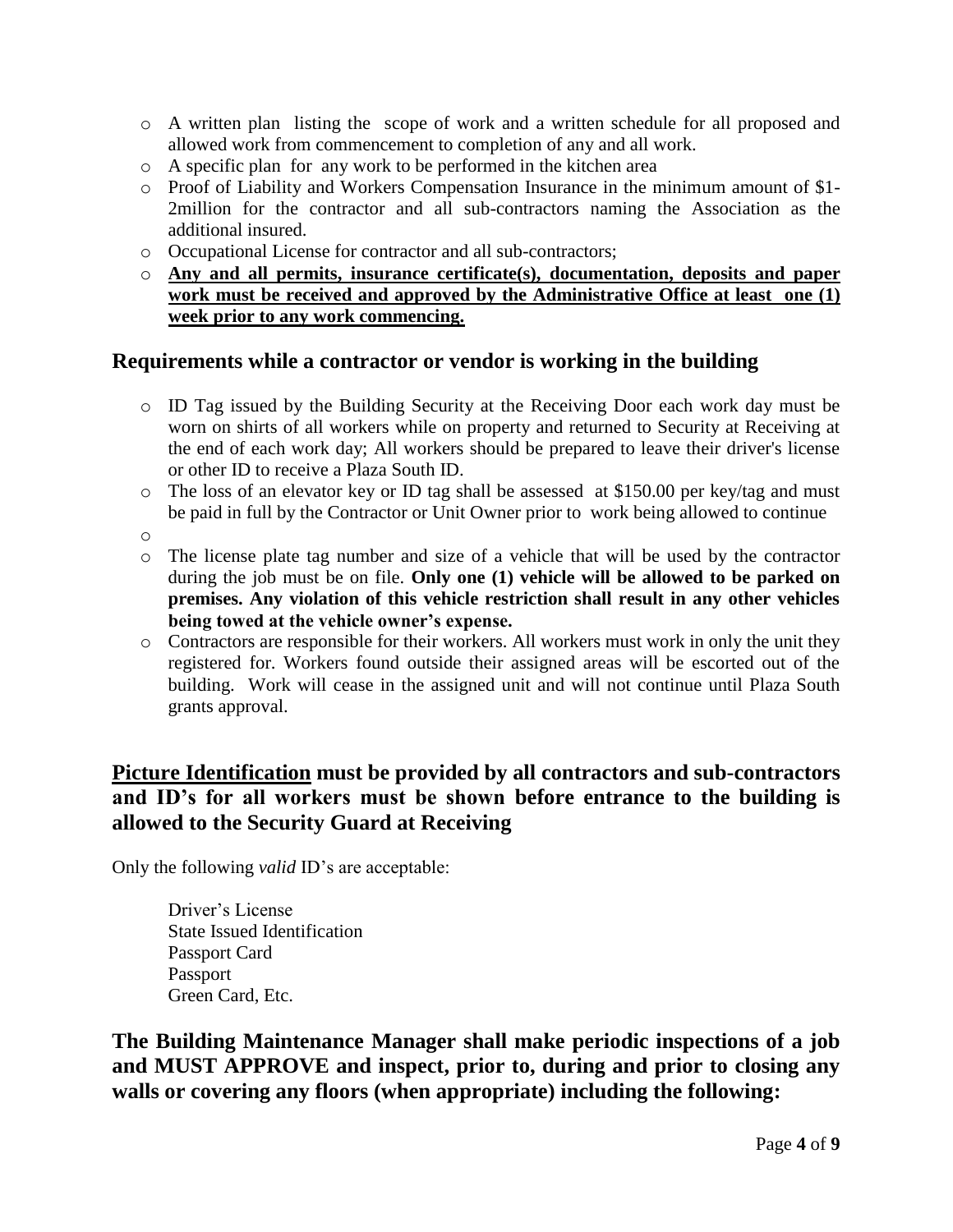- o Concrete chipping of floor or ceiling- including the balcony;
- o Moving of any electrical or **phone lines;**
- o Inside any walls where the drywall has been removed;
- o Replacement of water loop lines in kitchen area;
- o Replacement or moving of the waste and vent stacks;
- o Replacement of any hard surface floor covering;
- o Removing, Adding, Replacing of shutters;
- o All building supply lines and drainage pipes within the unit **must** be inspected by the Building Maintenance Manager prior to closing up any walls or surfaces.

# **The Building Maintenance Manager MUST make a final inspection of your job when complete**

# **Utilities**

**Water** – Prior to leaving the building for the day, the main water valve must be turned off each day. Water damage caused by the unit owner or contractor by failing to turn off the water will be at the expense of the contractor.

# **Deliveries**

ALL deliveries including construction material must be scheduled with receiving for delivery during working hours: **8:00 am – 4:00 pm only.** Deliveries must be completed by 4 pm.

#### **24 hour** notice of a delivery is required. **Failure to give 24 hour notice will result in refusal of the delivery.**

#### **Elevators**

- o Elevators must be scheduled a minimum of 24 Hours in advance of delivery for any type of delivery or contractor / vendor equipment;
- o Contractor or sub-contractors shall be responsible for keeping the elevators and elevator lobbies cleaned as needed during the day and at the end of each day.
- o Load and size limits must be observed when delivering or removing any material
- o All elevators used, including lobby entrances, foyers, common areas, back hallways, cat walks, and walkways to and from elevators must be cleaned daily at the end of each work day as required and determined by the Association. .

**Construction Debris** (Receiving must be notified when you are bringing down debris so a security guard can accompany you)

o **Contractors will be held liable for any damage done to elevator interiors and/or lobbies and/or any and all Plaza South property.**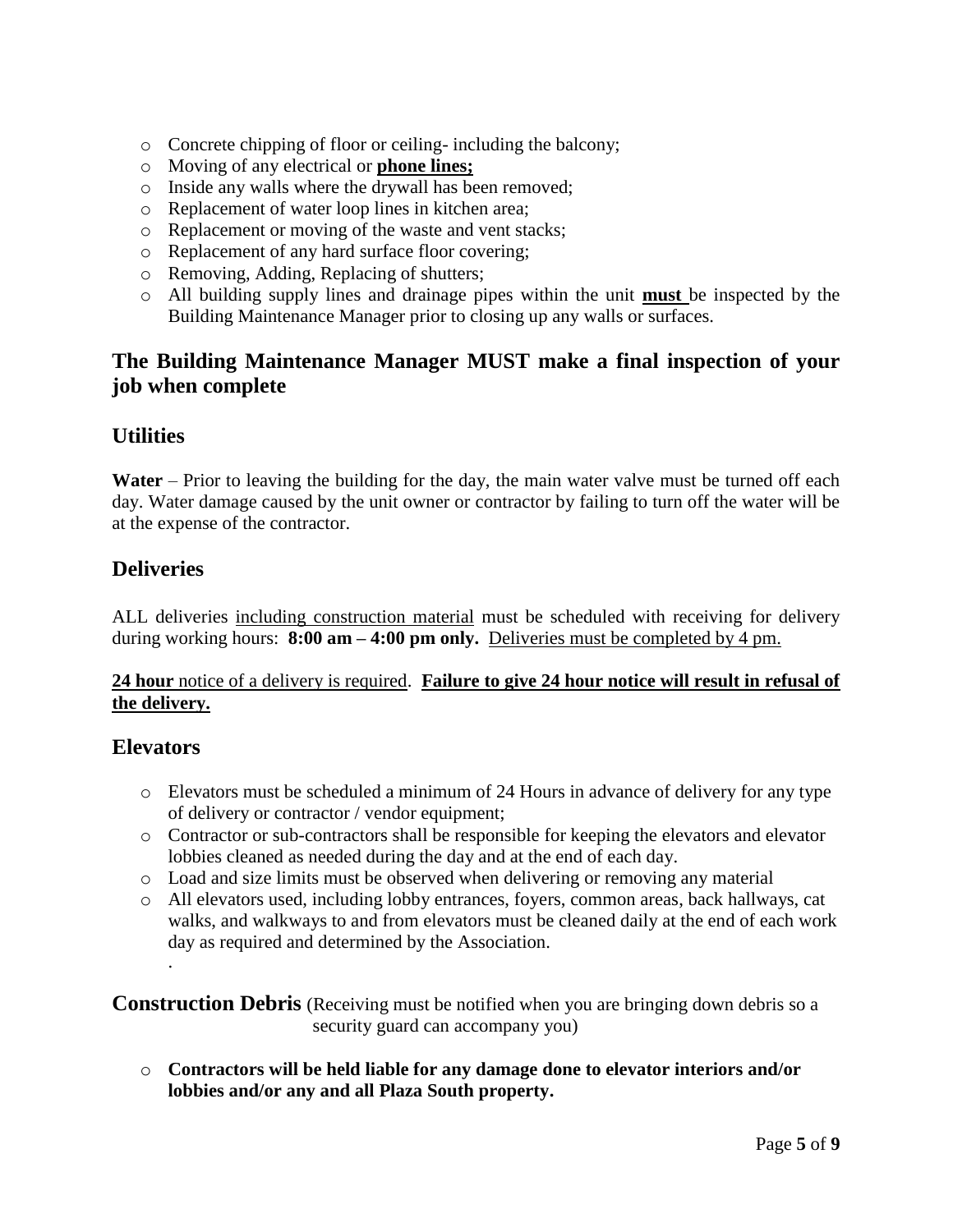- o No debris will be allowed to be removed by elevator after 2:30 pm.
- o Use of wheelbarrows to remove debris is prohibited
- o **All** debris must be removed in **covered** trash containers Maximum 60 gallons
- o Load and size limits must be observed when delivering and removing materials
- o You must clean up at the close of each work day any mess that you leave in Elevators, Lobbies, Back Halls, Catwalks and any and all Plaza South property. All cleaning shall be performed in a professional manner that is commensurate with the status of a luxury first class condominium.
- o **All** dry bagged products (mortar, thinset, joint compound, etc) must be enclosed in plastic before entering the building;
- o No trucks, trailers, dumpsters or construction material shall be left in the parking lot of the Condo overnight;
- o **Absolutely NO construction Debris or Material shall be thrown down or discarded by use of the any building trash chute, trash chute in the unit or within any of the Building dumpsters. ABSOLUTELY NO USE OF THE TRASH CHUTES WITHIN A UNIT OR THE ASSOCIATION DUMPSTERS SHALL BE MADE BY A CONTRACTOR OR FOR ANY CONSTRUCTION PURPOSES OR MATERIAL;**
- o All construction debris must be removed from the Building premises every day.
- o No construction debris, solvents or liquids are to be disposed of in any plumbing within the unit or building.

### o **VIOLATION OF THIS PROVISION SHALL CAUSE IMMEDIATE STOPPAGE OF ALL WORK AS WELL AS A FINE AND PAYMENT OF A FEE FOR ANY DAMAGE CAUSED AND COSTS INVOLVED!**

# **Plumbing**

**Only cast iron drain lines and copper supply lines must be used in any replacement of such lines within Plaza South. No PVC piping shall be allowed in these cases. Floor to floor fire stops must be reestablished upon any replacement of drain or supply lines.**

# **Flooring**

- o The Association requires sound reduction underlays for the installation of ceramic tile, marble, slate, hardwood, or any hard surface flooring, etc. Full padding must be laid underneath any carpeting. **Acceptable underlays are listed on the last page of this booklet.**
- o Photos must be taken by our Maintenance Department of the completed sound underlay before being covered. Please contact the Office or Maintenance Department
- o No cutting of flooring material (tile, marble, hardwood, etc) on balconies or unit lobby. These must be cut in the apartment or in an area designated by our Maintenance Manager

#### **Water Loop In Kitchen Area**

Prior to commencing any work that will involve substantial renovation of a unit or any renovation of a kitchen, the Unit Owner and contractor must consult with the General Manager and Maintenance Manager to assess the need to and discuss the replacement and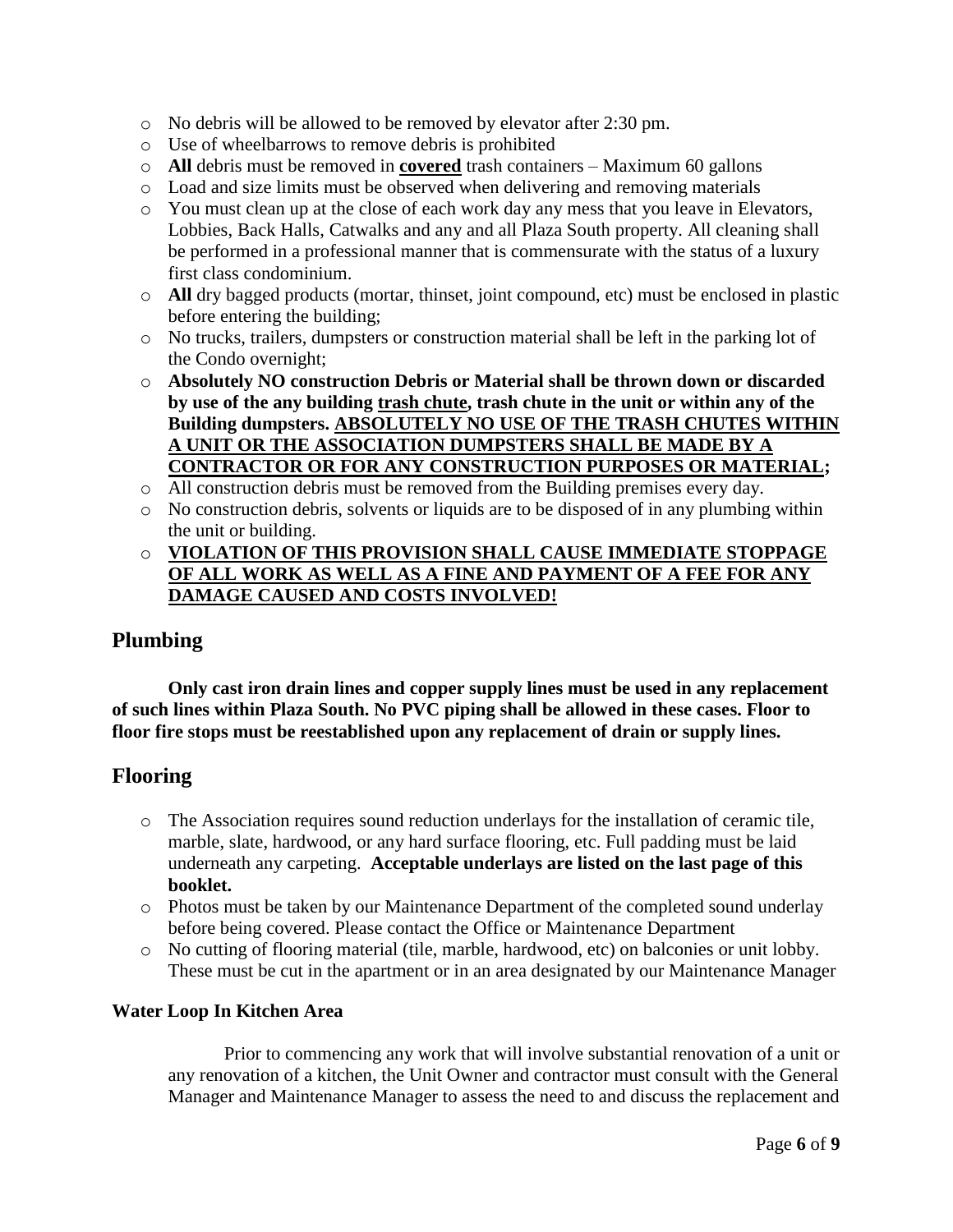relocation of the cold and hot water copper piping (water loop) located within the unit floor slab as well as the drainage piping within the kitchen wall. This determination must be preformed prior to any construction commencing. The replacement of the water loop and/or drainage pipe shall be performed by the Unit Owner and completed at the Unit Owners expense during construction on the unit.

# **HOT WATER HEATERS, WASHING MACHINES, CLOTHES DRYERS, AND BATHROOM VENTILATION**

- o All newly installed water heaters must have a new waterproof catch pan installed underneath the water heater.
- o All hoses attached to washing machines must be by metal braided hoses or better quality.
- o Dryers must be vented within the unit space and the exit end terminated with a approved indoor lint Trap Filter
- o Dryer venting must never be diverted or installed within or out to a wall space, A/C Closet, windows and doors or to balconies
- o All automatic bathroom ventilation fans require directing the new ventilation to the common vent stacking existing at the property.

# **Shutters**

- o The Maintenance Manager must inspect any installation, removal, replacement of shutters
- o No shutters (new or otherwise) are allowed to go into the building without first being inspected by our Maintenance Manager.
- o You **MUST** use Tapcon Stainless Steel Screws (2˝-3˝) and NP1 Sealant
- o You will be held responsible for any damage to the Catwalk Deck Waterproofing System, balconies and building walls, so use caution in these areas.
- o Unit Owners are responsible to pay for any and all building required concrete repairs (as determined by Plaza South) occasioned by the removal of and prior to the installing of any new hurricane shutters
- o After removal of any existing hurricane shutters and prior to the installation of any new hurricane shutters any and all concrete repairs to the building, balcony or catwalk deck must be completed solely at unit owners cost by an authorized experienced restoration company which company has received the prior approval of Plaza South to perform such work.

# **Smoke Detectors**

- o Smoke Detectors inside the apartment or in unit lobby must **NOT** be removed or tampered with.
- o Security can provide covers for the smoke detector if you will be creating dust or smoke or if you will be welding. Failure to use covers may result in the fire alarm going off and fire department being called. Any charges related to this occurrence will be charged to the Unit Owner.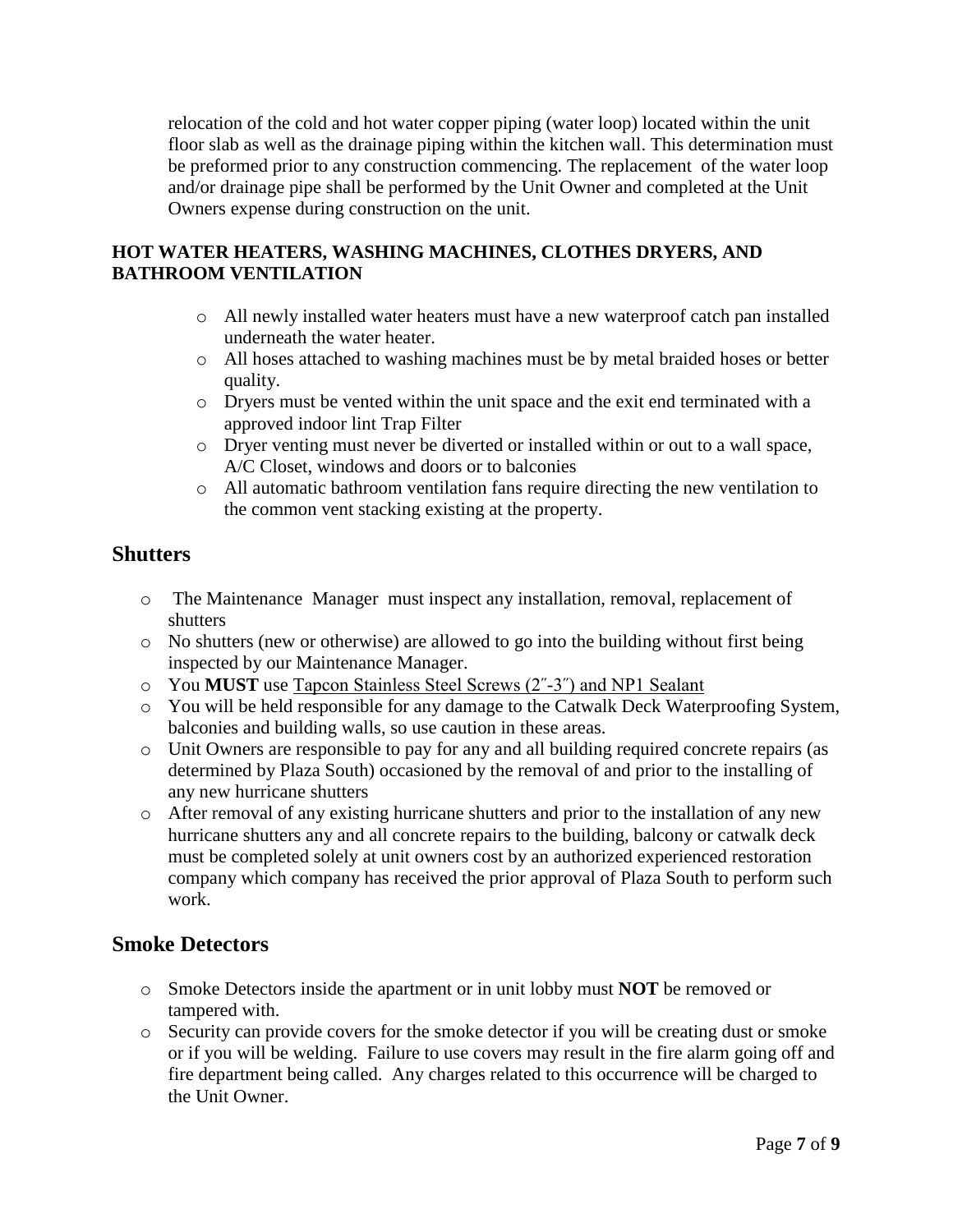- o Covers are to be removed at the end of the day before you leave and replaced when you arrive the next day. This is a LIFE SAFETY issue.
- o Just prior to completion of a unit renovation all building smoke detectors shall be replaced by a duly licensed health and safety company approved by the Association at Unit Owners cost at the discretion of the General Manager or Maintenance Manager.
- o Prior to the moving of any building smoke detectors or other health or safety equipment within a unit or the common elevator hallways, Unit Owner shall be responsible for obtaining the General Managers or Maintenance Managers' specific permission and all work shall be performed by a duly licensed health & safety company approved by the Association.
- o You will be charged for any expenses related to damage to the smoke detectors and/ or Fire Alarm System

## **FAILURE OF UNIT OWNER OR CONTRACTOR TO COMPLY WITH THESE REQUIREMENTS**

**Failure by the unit owner or any contractor working within a unit within Plaza South to fully comply with any and all the requirements herein shall result in the immediate shutting down of the construction job for the unit. Failure by a contractor in complying with any or all of these requirements may result in the contractor being stopped from performing any current work being performed in a unit or in any other unit in the Building and in addition may result in the contractor being barred from performing any work in Plaza South in the future.**

**The General Manager shall have the authority to extend or shorten the time periods, alter the fees and charges and make reasonable adjustments to this policy as stated herein in for just cause and in extraordinary cases upon his/her discretion.**

#### **Questions?**

Contact the Maintenance Manager at 954-565-0777 x 6 or the Administrative Office at 954-565- 0777 x 7 or 8

# **PLAZA SOUTH FLOORING REQUIREMENTS FOR INSTALLATION OF CERAMIC TILE, MARBLE, SLATE, HARDWOOD, ETC.**

FLOOR COVERINGS SHALL BE SOUND RESISTANT. ELEVATOR AREA, BALCONY AND BATHROOMS DO NOT NEED SOUND CONTROL. ALL OTHER AREAS MUST.

NO FLOOR COVERING MAY BE USED WITHOUT WRITTEN APPROVAL BY THE BOARD OF DIRECTORS AND MANAGER.

ALL CARPETING MUST HAVE FULL AND APPROPRIATE PADDING UNDERNEATH THE CARPET.